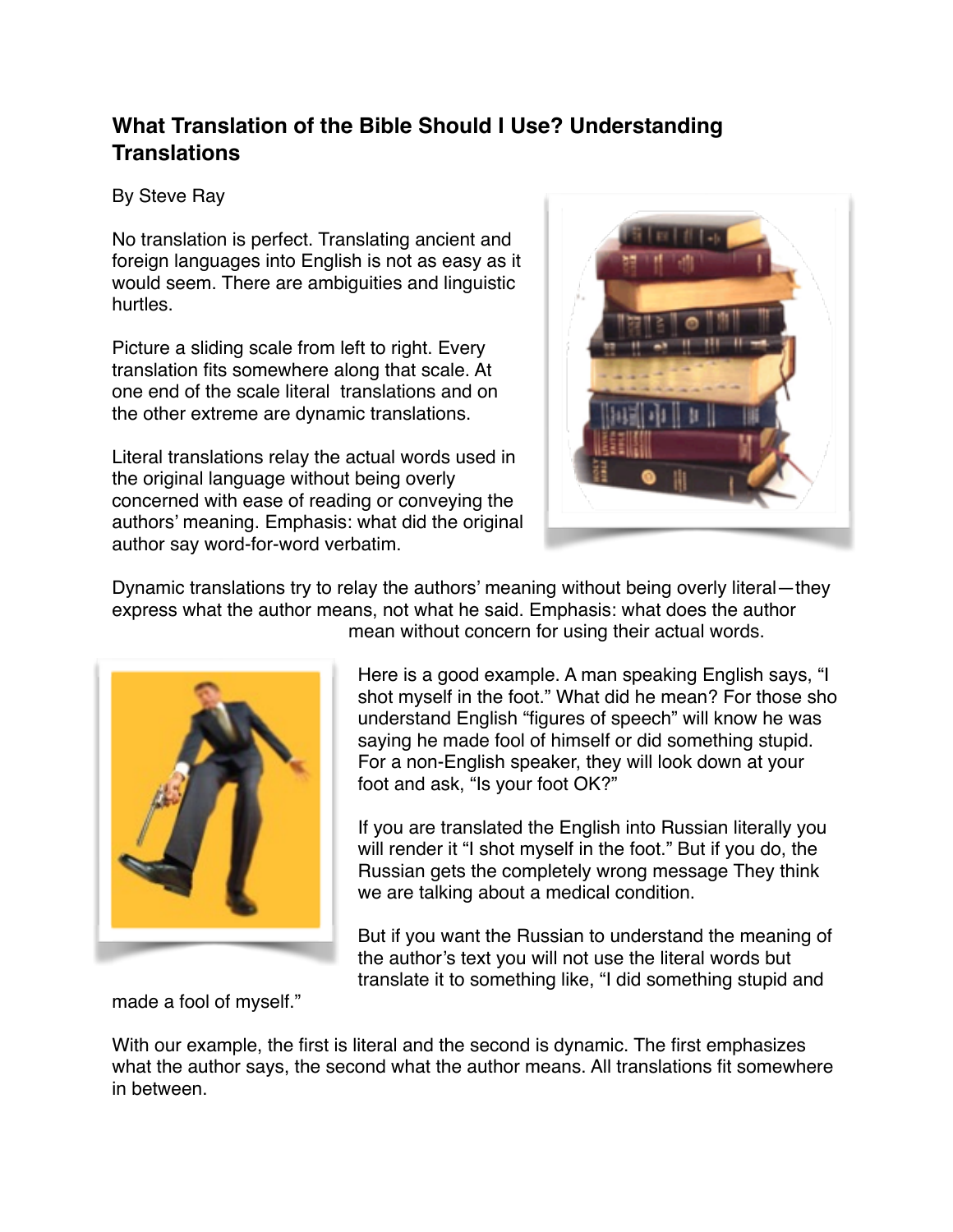So what Translations should we use? For Catholics I recommend reading the Revised Standard Bible - Catholic Edition (RSV) for the literal and the New American Bible (NAB) for the dynamic translation. it is best to read several translations side-by-side to get a much broader spectrum of the biblical passage.

Want the best? Check out the Didache Bible published by Ignatius Press. I have purchased many of them to give to friends and priest. You can learn about it here.

Many suggested I include the Douay-Rheims translation. I don't use this much myself because it a translation of a translation and using old manuscripts and language. It is like translating Russian into Spanish and then Spanish into English -- a hundred years ago. I use it sometimes for its strong Catholic emphasis in certain passages.

Again, as I said, it is best to read many translations side-by-side and for a strong Catholic emphasis, the Douay-Rheims is a good version to have in your stack. Another might be the English translation of the Greek Septuagint which was the Bible of the early Church.



The chart shows many translations, most of which are Protestant translations - but gives you the idea. The RSV is on the left end of the chart whereas the NAB is under the "thought-for-thought category. A paraphrase is not really a translation but the far extreme of the dynamic where the translator puts things in his own words often with biases and personal opinions.